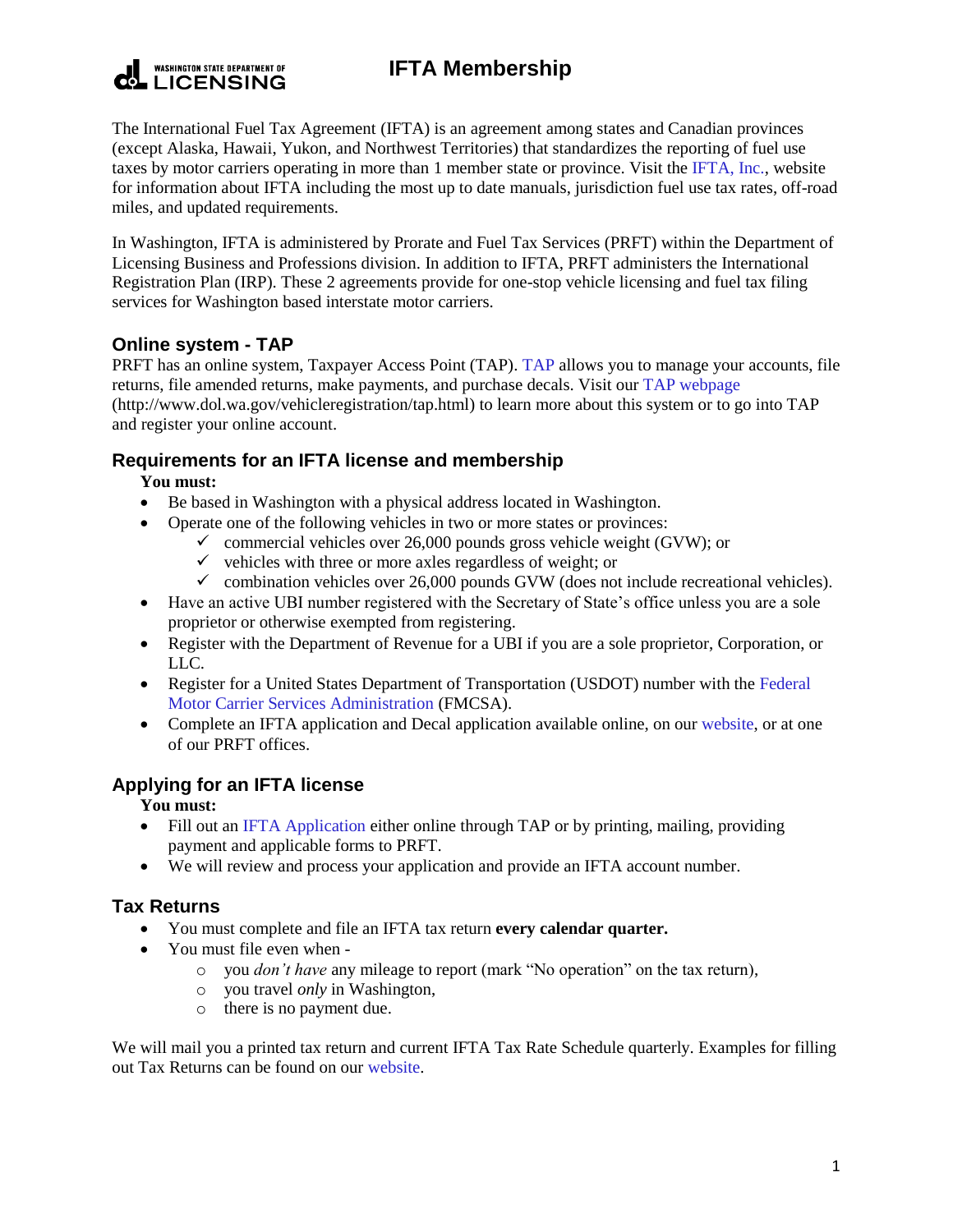

# **IFTA Membership**

#### **Filing quarters and due dates**

| Tax return quarter                                                                             | Postmarked due dates for filing** |
|------------------------------------------------------------------------------------------------|-----------------------------------|
| 1st quarter: January, February, March                                                          | April 30                          |
| 2nd quarter: April, May, June                                                                  | July 31                           |
| 3rd quarter: July, August, September                                                           | October 31                        |
| 4th quarter: October, November, December                                                       | January 31                        |
| **Tax returns must be postmarked the next working day if any of the dates fall on a weekend or |                                   |
| Washington State holiday.                                                                      |                                   |

#### **Penalties and interest**

Penalties are applied if a tax return is filed or postmarked 1 or more days past the due date. The penalty is determined by either a \$50 fee or 10% of the amount owed, whichever amount is greater. This penalty is due when filing your tax return.

#### **Interest charged on late returns**

Interest is set annually by IFTA, Inc., at 2 percentage points above the underpayment rate established by the IRS. This rate accrues monthly at 1/12 the annual rate.

Washington charges 1% interest on the full amount owed as of the  $1<sup>st</sup>$  of the following month if the balance due has not been paid. Washington interest is applied to the net balance due on the first of the month following the due date of the filed return.

- **Off-road miles** You must report off-road miles on your IFTA tax return for vehicles operating with diesel fuel. Off-road mileage is typically operated on logging or farm roads that are closed to the public. Off-road miles are subject to Washington sales tax (WA ST). An IFTA account holder is not exempt from this tax. Column C of the tax return includes both on-road and off-road miles and Column D records only your highway miles. Before claiming off-road miles from other jurisdictions, visit the IFTA, Inc. website for more information on jurisdictions that allow the deduction. For current fuel rates (per gallon), visit the Department of Licensing website, [Fuel Refund](http://www.dol.wa.gov/vehicleregistration/ftrefunds.html) page.
- **Oregon** You must report Oregon miles and fuel when filling out the IFTA tax return. No fuel tax is due for Oregon travel; however, Oregon requires a "weight distance tax" which is different from other jurisdictions. See<https://www.oregon.gov/odot/MCT/Pages/ReportYourTaxes.aspx> for more information.
- **Surcharge in Jurisdictions** Three jurisdictions (Kentucky, Indiana, and Virginia) in IFTA require an additional line on the return to calculate their surcharge for some fuel types. If you have travelled in any of these states, add the state abbreviation to section 4 and report normally. Add a second line for the same jurisdiction showing your taxable gallons multiplied by the applicable surcharge rate on column H and continue filling out the tax return. The surcharge is always an amount due and the rate can be found on the IFTA Tax Rate Schedule.
- **Toll charges** Some jurisdictions have roads that may be considered tax-paid. Please review IFTA, Inc. for information on exempt mileage. If you have traveled and paid a toll that qualifies for a tax credit, include these miles in your "Total miles each juris." column C of the IFTA tax return and maintain copies of the toll receipts.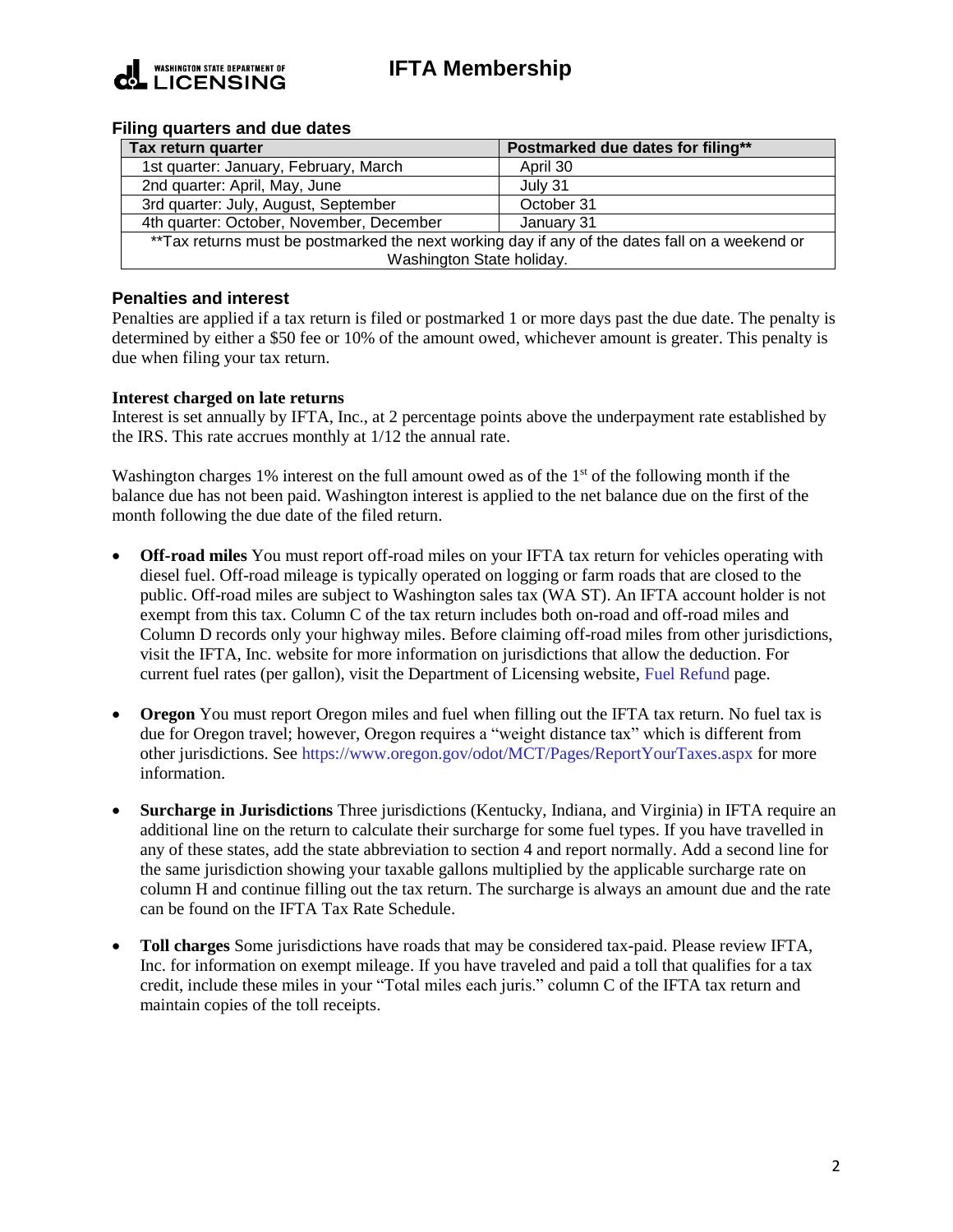

# **IFTA Membership**

#### **Cancellation, revocation, and reinstatement**

**Cancellation** - Current IFTA licensees may cancel their license at any time. You can do this online with your TAP account, submitting a final tax return and marking "cancel license", and include the effective date, or submit a cancellation letter. Your account must be paid in full and the final tax return accepted before your license is cancelled.

**Revocation** - Your IFTA license will be revoked for:

- failing to file a quarterly tax return;
- not paying your fuel taxes; or
- if you have an IRP account that is placed "out of service" by the Federal Department of Transportation.

If a revocation occurs:

- You will receive a "Notice of Intent to Revoke" letter explaining the reasons and actions required.
- If your IFTA account is revoked, your IRP account will automatically be revoked.
- You *cannot* operate in any jurisdiction with a revoked license.

**Reinstatement** - you must:

- file a new IFTA License Application (on your TAP account, use the "reinstatement" link);
- submit all tax returns due;
- pay any outstanding amounts due for your IFTA or IRP accounts;
- include \$100 reinstatement fee; and,
- have current decals for the license year.

Reinstatements are not immediately restored. This is true whether you are completing your reinstatement via TAP or at one of our counters.

## **IFTA Service Bureau information**

A service bureau is a third party vendor that has an agreement to report the necessary information on behalf of the IFTA member. The IFTA unit will need a notarized copy of the Power of Attorney document signed by the member. A form is available on our website.

## **IFTA decals**

Decals are valid from January 1 to December 31 per year. You must file an IFTA Decal Application annually to order a set of 2 decals per vehicle (\$10 a set). Each vehicle is required to post one IFTA decal on each side of the vehicle. Review requirements and restrictions on the IFTA, Inc. website. Existing customers will be mailed an IFTA license renewal and decal application during the 4th quarter of the year. Submit the form with payment to receive the next year's decals, or request decals through TAP. You may display next year's decals beginning on November 1 of the current year.

For replacement or additional decals: Submit an IFTA Decal Application along with payment through TAP or mail. You may also visit a field office to submit the application and payment, but same-day service is not guaranteed. See "Contact Information" for office locations.

## **Payment information**

If submitting payment by mail, use the address below. Payments are in United States funds only (check, money order, or cashier's check). If paying at a field office, you may also pay by cash, credit or debit card. Credit and Debit cards are charged a transaction fee per transaction. You may also make and manage electronic funds transfer (EFT) payments with your TAP account for transactions completed online or to pay any outstanding balances owed.